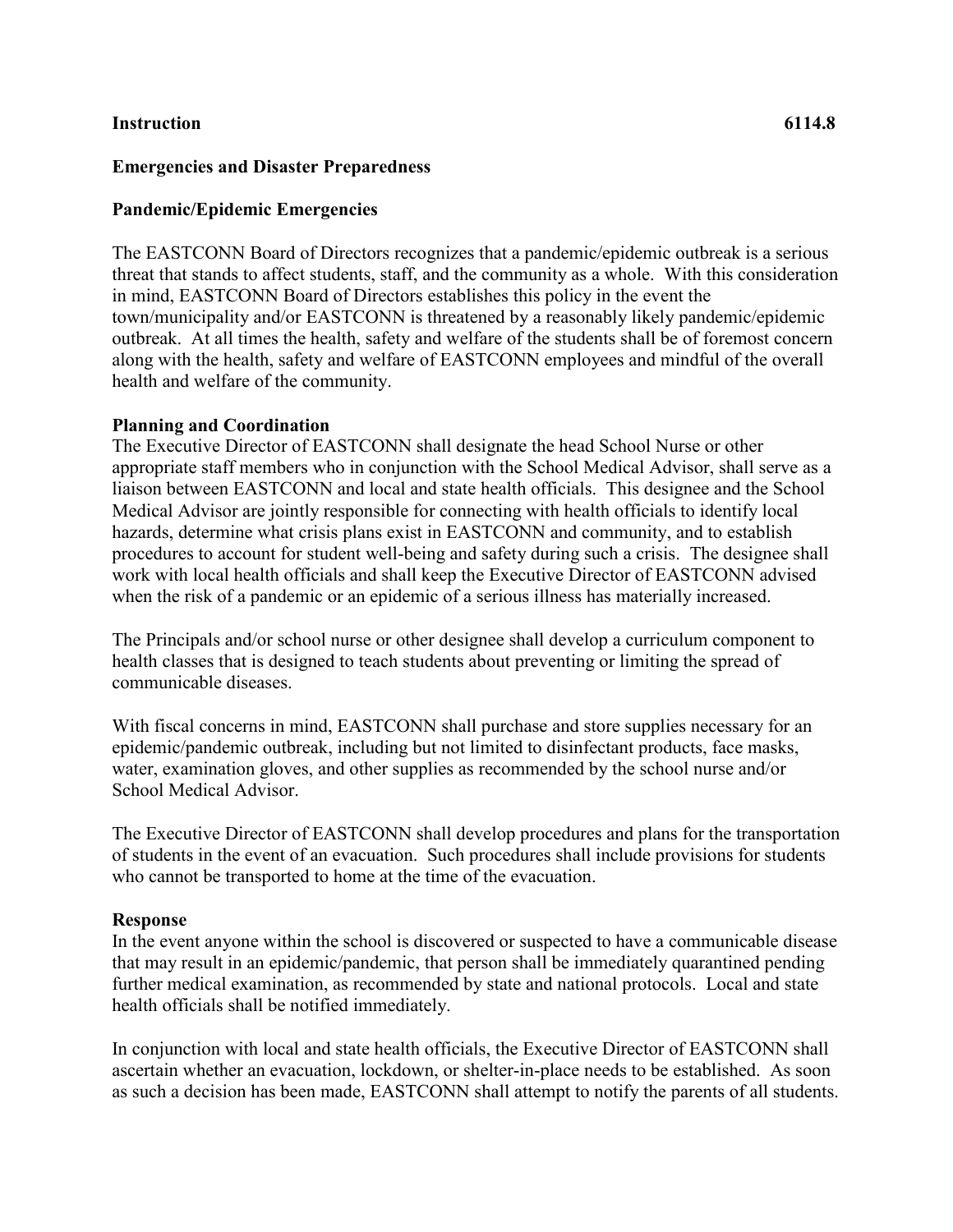In the event of an evacuation, the Executive Director of EASTCONN is charged with determining when the school shall re-open. In the event of a lockdown or shelter-in-place, the Executive Director of EASTCONN shall notify all proper authorities and relief agencies to seek their assistance for the duration of the lockdown or shelter-in-place.

# **Infection Control**

Any student or staff member found to be infected with a communicable disease that bears risk of pandemic/epidemic will not be allowed to attend school until medical clearance is provided by that individual's primary care physician or other medical personnel indicating that that person does not bear the risk of transmitting the communicable disease.

Students with excessive absences due to a communicable disease shall be given a reprieve from other EASTCONN Board of Directors' policies relative to excessive student absences. Efforts will be made by the staff to determine what, if any, schoolwork the student can complete while absent.

Staff members who are forced to miss excessive days of work shall first use any leave entitled to them through the Family and Medical Leave Act and/or accrued sick leave or as contracted and/or legal provisions. If a staff member has still not received medical clearance to resume his/her work duties, absences in excess of a staff member's allotted leave be managed through existing contract provisions and will not affect the employee's right to continued employment.

## **Continuance of Education**

The Executive Director of EASTCONN shall develop a plan of alternate means of educating students in the event of prolonged school closings and/or extended absences. Such a plan may include, but are not limited to, providing students with assignments via mail or by email, local access cable television, or EASTCONN's website.

The Executive Director of EASTCONN, in consultation with the EASTCONN Board of Directors, may amend the traditional class schedule and schedule of days. Such a plan may include extending the school day, having school days held on Saturdays if Connecticut statute changes, the use of previously scheduled vacation days, and/or extend the school year beyond the previously established end of school year, within applicable statutory requirements.

(cf. [5141.22](http://z2policy.cabe.org/cabe/DocViewer.jsp?docid=298&z2collection=core#JD_5141.22) - Communicable/Infectious Diseases)

(cf. [5141.6](http://z2policy.cabe.org/cabe/DocViewer.jsp?docid=305&z2collection=core#JD_5141.6) - Crisis Management Plan)

(cf. [6114](http://z2policy.cabe.org/cabe/DocViewer.jsp?docid=352&z2collection=core#JD_6114) - Emergencies and Disaster Preparedness)

(cf. 6114.6 - Emergency Closings)

Legal Reference: Connecticut General Statutes

[10-](http://www.cga.ct.gov/2011/pub/Title10.htm)154a Professional communications between teacher or nurse and student.